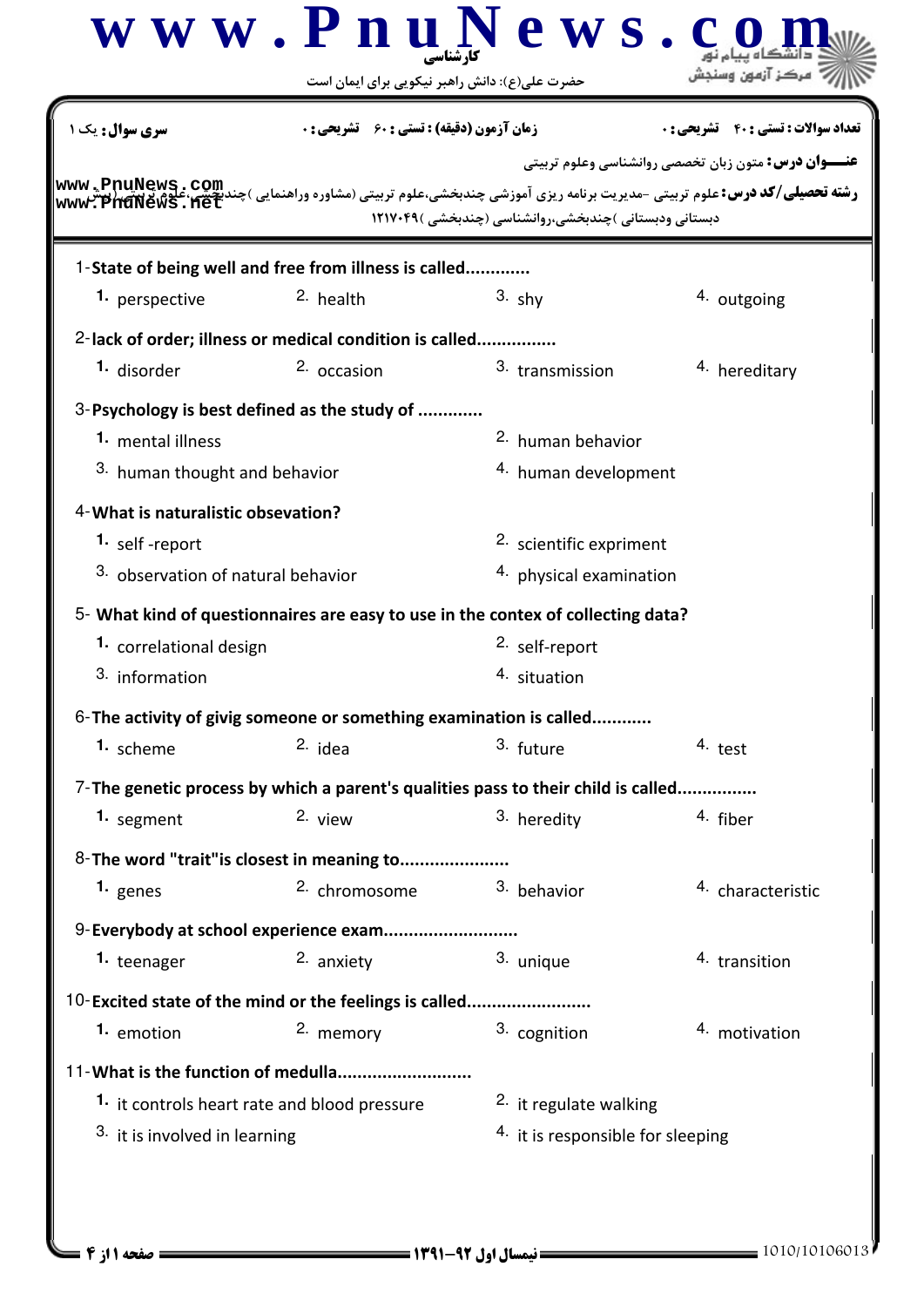|                                                     | www.PnuNews.c                                                                                       |                                                      |                                                             |
|-----------------------------------------------------|-----------------------------------------------------------------------------------------------------|------------------------------------------------------|-------------------------------------------------------------|
|                                                     | حضرت علی(ع): دانش راهبر نیکویی برای ایمان است                                                       |                                                      |                                                             |
| <b>سری سوال :</b> یک ۱                              | <b>زمان آزمون (دقیقه) : تستی : 60 ٪ تشریحی : 0</b>                                                  |                                                      | <b>تعداد سوالات : تستي : 40 ٪ تشريحي : 0</b>                |
|                                                     |                                                                                                     |                                                      | <b>عنـــوان درس:</b> متون زبان تخصصي روانشناسي وعلوم تربيتي |
| www.PnuNews.net                                     |                                                                                                     | دبستانی ودبستانی )چندبخشی،روانشناسی (چندبخشی )۲۱۷۰۴۹ |                                                             |
| 12-Some foods increase----------------very rapidly. |                                                                                                     |                                                      |                                                             |
| 1. spinal cord                                      |                                                                                                     | <sup>2.</sup> object permanance                      |                                                             |
| 3. blood pressure                                   |                                                                                                     | 4. punishment                                        |                                                             |
|                                                     | 13-Combination of different ideas or styles that forms a new idea or style is called                |                                                      |                                                             |
| 1. causality                                        | 2. strand                                                                                           | 3. conformity                                        | 4. synthesis                                                |
|                                                     | 14-The word "sensation" is closest in meaning to                                                    |                                                      |                                                             |
| 1. hearing                                          | <sup>2.</sup> speaking                                                                              | 3. understanding                                     | <sup>4</sup> feeling                                        |
| 15-With a taste like lemons is called               |                                                                                                     |                                                      |                                                             |
| 1. bitter                                           | $2.$ sour                                                                                           | $3.$ odors                                           | 4. salty                                                    |
|                                                     |                                                                                                     |                                                      |                                                             |
| 1. adjust                                           | 16-You should --------------------yourself to new condition.<br>2. sweet                            | 3. structure                                         | $4.$ allow                                                  |
|                                                     |                                                                                                     |                                                      |                                                             |
|                                                     | 17-The word "development" is closest in meaning to                                                  |                                                      |                                                             |
| 1. conception                                       | 2. nurture                                                                                          | 3. nature                                            | 4. growing                                                  |
|                                                     | 18-Humans and animals have quite different                                                          |                                                      |                                                             |
| 1. hazard                                           | 2. natures                                                                                          | 3. exposure                                          | 4. utterly                                                  |
| called                                              | 19-Recognition that when properties of an object chang other properties remain constant is          |                                                      |                                                             |
| 1. rejection                                        | 2. egocentrism                                                                                      | 3. maturation                                        | 4. conservation                                             |
| called                                              | 20-The period in life when a child changes physically into an adult and is able to have children is |                                                      |                                                             |
| 1. puberty                                          | 2. implicit memory                                                                                  | 3. spinal cord                                       | 4. prejudice                                                |
| 21-What is cognitive development?                   |                                                                                                     |                                                      |                                                             |
| 1. learning to walk                                 |                                                                                                     |                                                      |                                                             |
| 2. sexual development                               |                                                                                                     |                                                      |                                                             |
| <sup>3</sup> the ability to talk                    |                                                                                                     |                                                      |                                                             |
|                                                     | 4. the ability to think, learn, reason, remember                                                    |                                                      |                                                             |
|                                                     |                                                                                                     |                                                      |                                                             |
| 1. Formal operational stage                         |                                                                                                     | <sup>2</sup> . Concrete opertional stage             |                                                             |
| 3. Puberty                                          |                                                                                                     | 4. Conservation                                      |                                                             |
| صفحه 12: 4                                          |                                                                                                     |                                                      | 1010/10106013                                               |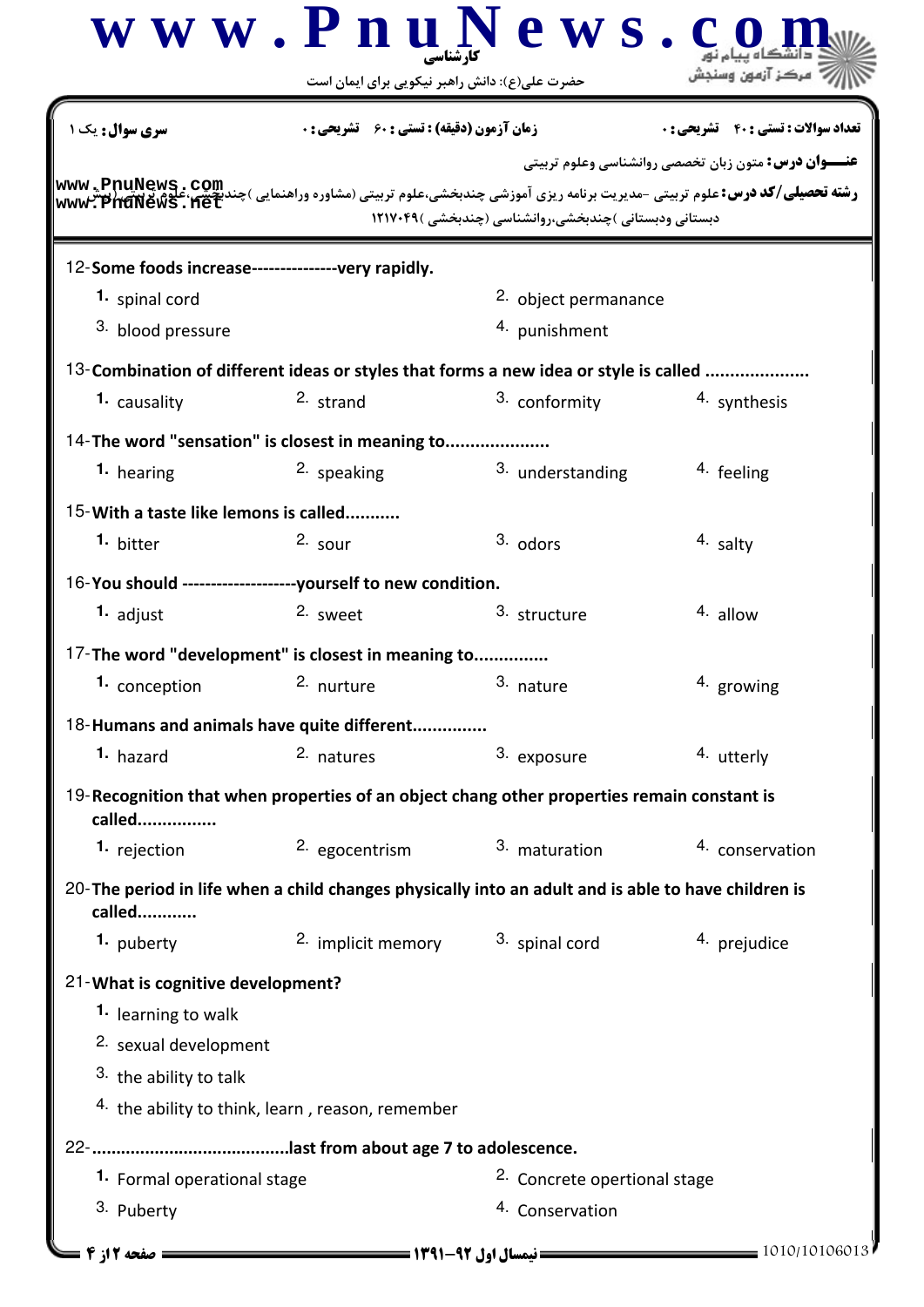|                                                                                          |                                                             | حضرت علی(ع): دانش راهبر نیکویی برای ایمان است                                                                                                                                                            |                                                             |  |  |
|------------------------------------------------------------------------------------------|-------------------------------------------------------------|----------------------------------------------------------------------------------------------------------------------------------------------------------------------------------------------------------|-------------------------------------------------------------|--|--|
| <b>سری سوال :</b> یک                                                                     | <b>زمان آزمون (دقیقه) : تستی : 60 ٪ تشریحی : 0</b>          |                                                                                                                                                                                                          | <b>تعداد سوالات : تستي : 40 - تشريحي : 0</b>                |  |  |
| www.PnuNews.net                                                                          |                                                             | <b>رشته تحصیلی/کد درس:</b> علوم تربیتی -مدیریت برنامه ریزی آموزشی چندبخشی،علوم تربیتی (مشاوره وراهنمایی )چندبکمیی،علوم کر <b>یپ</b> تی (پیش<br>.<br>دبستانی ودبستانی )چندبخشی،روانشناسی (چندبخشی )۲۱۷۰۴۹ | <b>عنـــوان درس:</b> متون زبان تخصصي روانشناسي وعلوم تربيتي |  |  |
| 23-The power to make your own decisions, independence or self determination is<br>called |                                                             |                                                                                                                                                                                                          |                                                             |  |  |
| 1. autonomy                                                                              | 2. attachment                                               | 3. adulthood                                                                                                                                                                                             | 4. profound                                                 |  |  |
|                                                                                          |                                                             | 24-Teenagers are not mature in emotional intelligence."teenager'means                                                                                                                                    |                                                             |  |  |
| 1. young person                                                                          | 2. old person                                               | 3. teachers                                                                                                                                                                                              | 4. parents                                                  |  |  |
|                                                                                          |                                                             | 25-The feeling that a situation is so bad that nothing you can do will change it, depression,                                                                                                            |                                                             |  |  |
| 1. crisis                                                                                | 2. inactive                                                 | 3. despair                                                                                                                                                                                               | 4. conflict                                                 |  |  |
|                                                                                          | 26-The state of being separated from other people is called |                                                                                                                                                                                                          |                                                             |  |  |
| 1. irritable                                                                             | <sup>2.</sup> outgoing                                      | <sup>3</sup> isolation                                                                                                                                                                                   | 4. mistrust                                                 |  |  |
|                                                                                          | 27-A close personal relationship is called                  |                                                                                                                                                                                                          |                                                             |  |  |
| 1. independence                                                                          | <sup>2.</sup> inferiority                                   | 3. industry                                                                                                                                                                                              | 4. intimacy                                                 |  |  |
| 28-What is emotional competence?                                                         |                                                             |                                                                                                                                                                                                          |                                                             |  |  |
| 1. ability to control emotion                                                            |                                                             | <sup>2</sup> ability to control anger                                                                                                                                                                    |                                                             |  |  |
| 3. preschool ability                                                                     |                                                             | <sup>4.</sup> fitness for parenthood                                                                                                                                                                     |                                                             |  |  |
|                                                                                          |                                                             | 29-The school did not give students-------------------of choice about what to wear.                                                                                                                      |                                                             |  |  |
| 1. profound                                                                              | 2. courage                                                  | 3. emotion                                                                                                                                                                                               | 4. freedom                                                  |  |  |
|                                                                                          |                                                             | 30-The fact that someone belong to a particular ethnic group is called                                                                                                                                   |                                                             |  |  |
| 1. encourage                                                                             | 2. component                                                | 3. ethnicity                                                                                                                                                                                             | 4. horrific                                                 |  |  |
| called                                                                                   |                                                             | 31-Someone's opinions or feeling about something, especially as shown by their behavior is                                                                                                               |                                                             |  |  |
| 1. attitude                                                                              | 2. authority                                                | 3. unfair                                                                                                                                                                                                | 4. widespread                                               |  |  |
|                                                                                          | 32-Which of the following would considered as prejudice?    |                                                                                                                                                                                                          |                                                             |  |  |
| 1. sexism                                                                                | 2. racism                                                   | 3. discrimination                                                                                                                                                                                        | 4. all the three                                            |  |  |
|                                                                                          |                                                             | 33-Person who acts for , or manages the affairs of other people in business, politics, etc is                                                                                                            |                                                             |  |  |
| called                                                                                   |                                                             |                                                                                                                                                                                                          |                                                             |  |  |